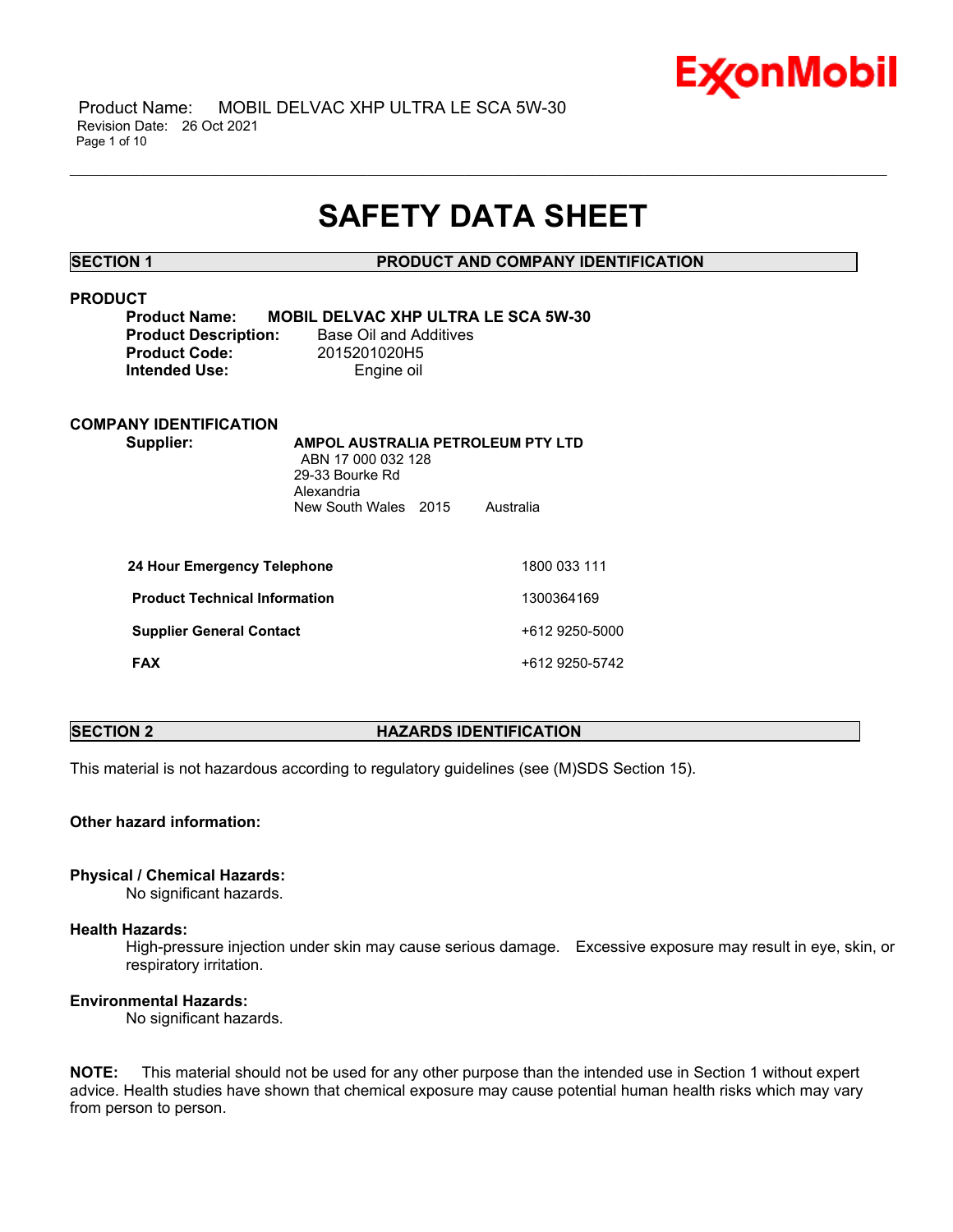

#### Product Name: MOBIL DELVAC XHP ULTRA LE SCA 5W-30 Revision Date: 26 Oct 2021 Page 2 of 10

#### **SECTION 3 COMPOSITION / INFORMATION ON INGREDIENTS**

This material is defined as a mixture.

#### **Hazardous Substance(s) or Complex Substance(s) required for disclosure**

| <b>Name</b>                                                                                                  | CAS#        | Concentration* | <b>GHS Hazard Codes</b>         |
|--------------------------------------------------------------------------------------------------------------|-------------|----------------|---------------------------------|
| HYDROTREATED LIGHT PARAFFINIC DISTILLATES,<br><b>IPETROLEUM</b>                                              | 64742-55-8  | $1 - 5\%$      | H304                            |
| PHENOL. TETRAPROPENYL-. SULFURIZED<br>CARBINOLES, CALCIUM SALTS.                                             | 122384-87-6 | $1 - 5\%$      | H413                            |
| PHOSPHORODITHIOIC ACID, MIXED 0,0 BIS (1,3-<br>DIMETHYLBUTYL AND ISO-PR)ESTERS, ZINC SALTS                   | 84605-29-8  | $0.1 - 5.1\%$  | H303, H315, H318,<br>H401, H411 |
| PHOSPHORODITHIOIC ACID, MIXED O,O-BIS(2-<br>ETHYLHEXYL AND ISO-BU AND ISO-PR) ESTERS, ZINC<br><b>I</b> SALTS | 85940-28-9  | $0.1 - 5.1\%$  | H315, H318, H401.<br>H411       |
| ISEVERELY HYDROTREATED HEAVY PARAFFINIC<br><b>IDISTILLATE</b>                                                | 64742-54-7  | $40 - 50\%$    | H <sub>304</sub>                |

\_\_\_\_\_\_\_\_\_\_\_\_\_\_\_\_\_\_\_\_\_\_\_\_\_\_\_\_\_\_\_\_\_\_\_\_\_\_\_\_\_\_\_\_\_\_\_\_\_\_\_\_\_\_\_\_\_\_\_\_\_\_\_\_\_\_\_\_\_\_\_\_\_\_\_\_\_\_\_\_\_\_\_\_\_\_\_\_\_\_\_\_\_\_\_\_\_\_\_\_\_\_\_\_\_\_\_\_\_\_\_\_\_\_\_\_\_\_

\* All concentrations are percent by weight unless ingredient is a gas. Gas concentrations are in percent by volume. Other ingredients determined not to be hazardous up to 100%.

**SECTION 4 FIRST AID MEASURES**

#### **INHALATION**

Remove from further exposure. For those providing assistance, avoid exposure to yourself or others. Use adequate respiratory protection. If respiratory irritation, dizziness, nausea, or unconsciousness occurs, seek immediate medical assistance. If breathing has stopped, assist ventilation with a mechanical device or use mouth-to-mouth resuscitation.

#### **SKIN CONTACT**

Wash contact areas with soap and water. If product is injected into or under the skin, or into any part of the body, regardless of the appearance of the wound or its size, the individual should be evaluated immediately by a physician as a surgical emergency. Even though initial symptoms from high pressure injection may be minimal or absent, early surgical treatment within the first few hours may significantly reduce the ultimate extent of injury.

#### **EYE CONTACT**

Flush thoroughly with water. If irritation occurs, get medical assistance.

#### **INGESTION**

First aid is normally not required. Seek medical attention if discomfort occurs.

#### **NOTE TO PHYSICIAN**

None

#### **SECTION 5 FIRE FIGHTING MEASURES**

#### **EXTINGUISHING MEDIA**

**Appropriate Extinguishing Media:** Use water fog, foam, dry chemical or carbon dioxide (CO2) to extinguish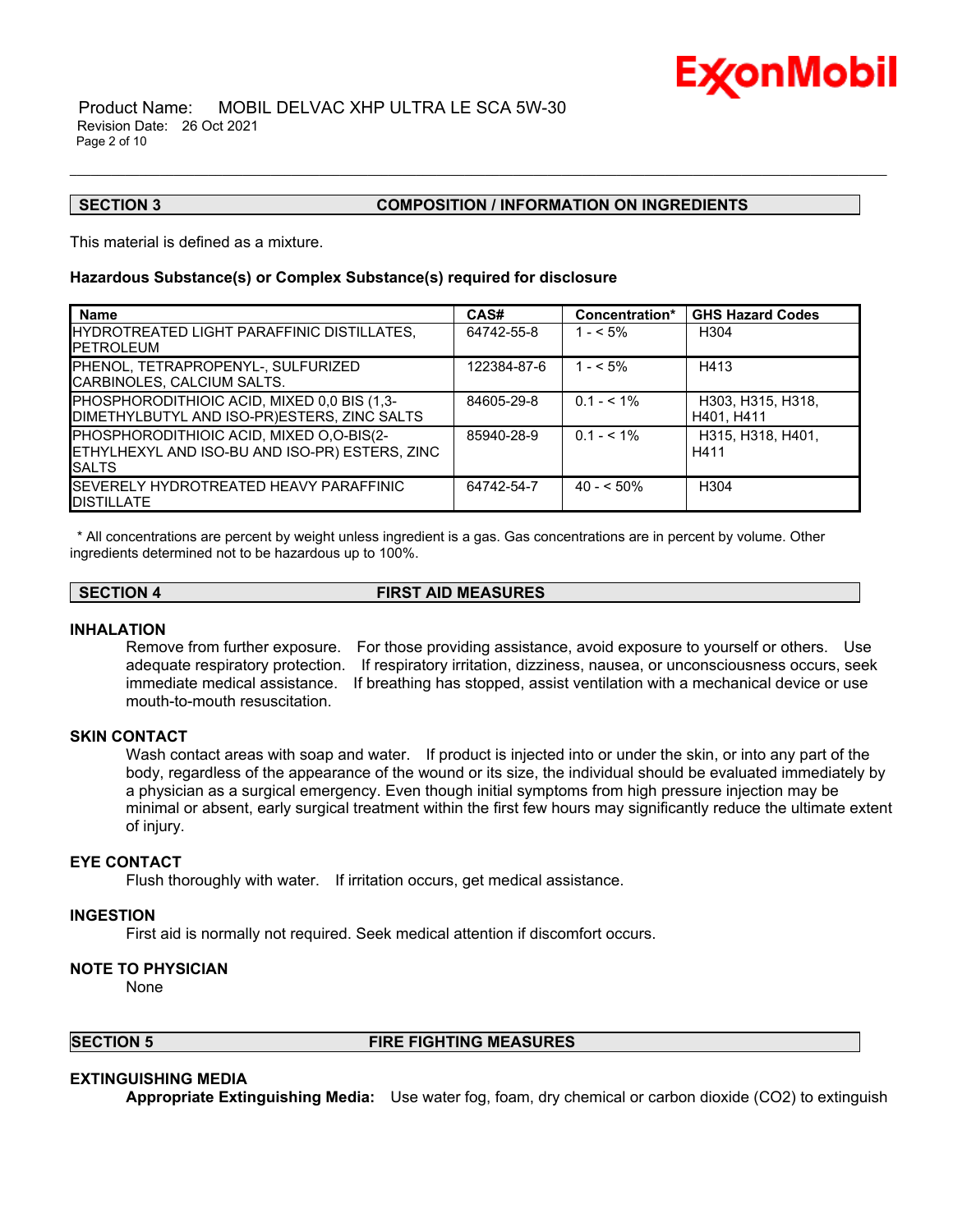#### flames.

#### **Inappropriate Extinguishing Media:** Straight streams of water

#### **FIRE FIGHTING**

**Fire Fighting Instructions:** Evacuate area. Prevent run-off from fire control or dilution from entering streams, sewers or drinking water supply. Fire-fighters should use standard protective equipment and in enclosed spaces, self-contained breathing apparatus (SCBA). Use water spray to cool fire exposed surfaces and to protect personnel.

\_\_\_\_\_\_\_\_\_\_\_\_\_\_\_\_\_\_\_\_\_\_\_\_\_\_\_\_\_\_\_\_\_\_\_\_\_\_\_\_\_\_\_\_\_\_\_\_\_\_\_\_\_\_\_\_\_\_\_\_\_\_\_\_\_\_\_\_\_\_\_\_\_\_\_\_\_\_\_\_\_\_\_\_\_\_\_\_\_\_\_\_\_\_\_\_\_\_\_\_\_\_\_\_\_\_\_\_\_\_\_\_\_\_\_\_\_\_

**Hazardous Combustion Products:** Aldehydes, Incomplete combustion products, Oxides of carbon, Smoke, Fume, Sulphur oxides

#### **FLAMMABILITY PROPERTIES**

**Flash Point [Method]:** >200°C (392°F) [ASTM D-92] **Flammable Limits (Approximate volume % in air):** LEL: 0.9 UEL: 7.0 **Autoignition Temperature:** N/D

## **SECTION 6 ACCIDENTAL RELEASE MEASURES**

#### **NOTIFICATION PROCEDURES**

In the event of a spill or accidental release, notify relevant authorities in accordance with all applicable regulations.

#### **PROTECTIVE MEASURES**

Avoid contact with spilled material. See Section 5 for fire fighting information. See the Hazard Identification Section for Significant Hazards. See Section 4 for First Aid Advice. See Section 8 for advice on the minimum requirements for personal protective equipment. Additional protective measures may be necessary, depending on the specific circumstances and/or the expert judgment of the emergency responders.

For emergency responders: Respiratory protection: respiratory protection will be necessary only in special cases, e.g., formation of mists. Half-face or full-face respirator with filter(s) for dust/organic vapor or Self Contained Breathing Apparatus (SCBA) can be used depending on the size of spill and potential level of exposure. If the exposure cannot be completely characterized or an oxygen deficient atmosphere is possible or anticipated, SCBA is recommended. Work gloves that are resistant to hydrocarbons are recommended. Gloves made of polyvinyl acetate (PVA) are not water-resistant and are not suitable for emergency use. Chemical goggles are recommended if splashes or contact with eyes is possible. Small spills: normal antistatic work clothes are usually adequate. Large spills: full body suit of chemical resistant, antistatic material is recommended.

#### **SPILL MANAGEMENT**

**Land Spill:** Stop leak if you can do so without risk. Recover by pumping or with suitable absorbent.

**Water Spill:** Stop leak if you can do so without risk. Confine the spill immediately with booms. Warn other shipping. Remove from the surface by skimming or with suitable absorbents. Seek the advice of a specialist before using dispersants.

Water spill and land spill recommendations are based on the most likely spill scenario for this material; however, geographic conditions, wind, temperature, (and in the case of a water spill) wave and current direction and speed may greatly influence the appropriate action to be taken. For this reason, local experts should be consulted. Note: Local regulations may prescribe or limit action to be taken.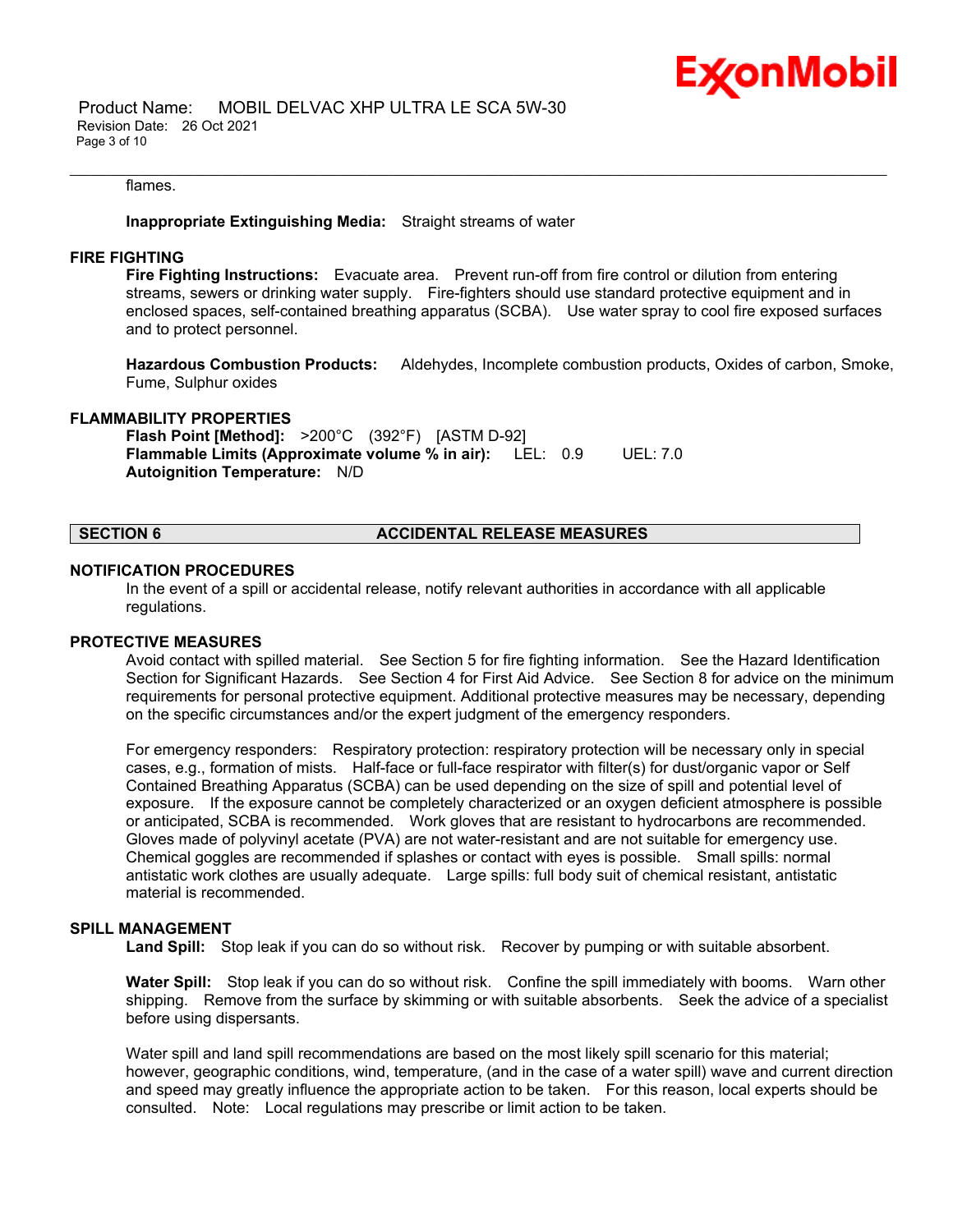

#### **ENVIRONMENTAL PRECAUTIONS**

Large Spills: Dyke far ahead of liquid spill for later recovery and disposal. Prevent entry into waterways, sewers, basements or confined areas.

#### **SECTION 7 HANDLING AND STORAGE**

\_\_\_\_\_\_\_\_\_\_\_\_\_\_\_\_\_\_\_\_\_\_\_\_\_\_\_\_\_\_\_\_\_\_\_\_\_\_\_\_\_\_\_\_\_\_\_\_\_\_\_\_\_\_\_\_\_\_\_\_\_\_\_\_\_\_\_\_\_\_\_\_\_\_\_\_\_\_\_\_\_\_\_\_\_\_\_\_\_\_\_\_\_\_\_\_\_\_\_\_\_\_\_\_\_\_\_\_\_\_\_\_\_\_\_\_\_\_

#### **HANDLING**

Avoid contact with used product. Prevent small spills and leakage to avoid slip hazard. Material can accumulate static charges which may cause an electrical spark (ignition source). When the material is handled in bulk, an electrical spark could ignite any flammable vapors from liquids or residues that may be present (e.g., during switch-loading operations). Use proper bonding and/or earthing procedures. However, bonding and earthing may not eliminate the hazard from static accumulation. Consult local applicable standards for guidance. Additional references include American Petroleum Institute 2003 (Protection Against Ignitions Arising out of Static, Lightning and Stray Currents) or National Fire Protection Agency 77 (Recommended Practice on Static Electricity) or CENELEC CLC/TR 50404 (Electrostatics - Code of practice for the avoidance of hazards due to static electricity).

**Static Accumulator:** This material is a static accumulator.

#### **STORAGE**

The type of container used to store the material may affect static accumulation and dissipation. Do not store in open or unlabelled containers. Keep away from incompatible materials.

Material is defined under the National Standard [NOHSC:1015] Storage and Handling of Workplace Dangerous Goods. **SECTION 8 EXPOSURE CONTROLS / PERSONAL PROTECTION**

#### **EXPOSURE LIMIT VALUES**

#### **Exposure limits/standards (Note: Exposure limits are not additive)**

| <b>Substance Name</b>              | <b>Form</b> | Limit/Standard |              | <b>Note</b> | <b>Source</b> |               |
|------------------------------------|-------------|----------------|--------------|-------------|---------------|---------------|
| <b>HYDROTREATED LIGHT</b>          |             | <b>TWA</b>     | $5$ mg/m $3$ |             |               | Australia WES |
| PARAFFINIC DISTILLATES,            |             |                |              |             |               |               |
| <b>PETROLEUM</b>                   |             |                |              |             |               |               |
| <b>HYDROTREATED LIGHT</b>          | Inhalable   | <b>TWA</b>     | $5$ mg/m $3$ |             |               | <b>ACGIH</b>  |
| PARAFFINIC DISTILLATES,            | fraction.   |                |              |             |               |               |
| PETROLEUM                          |             |                |              |             |               |               |
| SEVERELY HYDROTREATED              |             | <b>TWA</b>     | $5$ mg/m $3$ |             |               | Australia WES |
| <b>HEAVY PARAFFINIC DISTILLATE</b> |             |                |              |             |               |               |
| SEVERELY HYDROTREATED              | Inhalable   | <b>TWA</b>     | $5$ mg/m $3$ |             |               | <b>ACGIH</b>  |
| <b>HEAVY PARAFFINIC DISTILLATE</b> | fraction.   |                |              |             |               |               |

#### **Exposure limits/standards for materials that can be formed when handling this product:**

NOTE: Limits/standards shown for guidance only. Follow applicable regulations.

#### **Biological limits**

No biological limits allocated.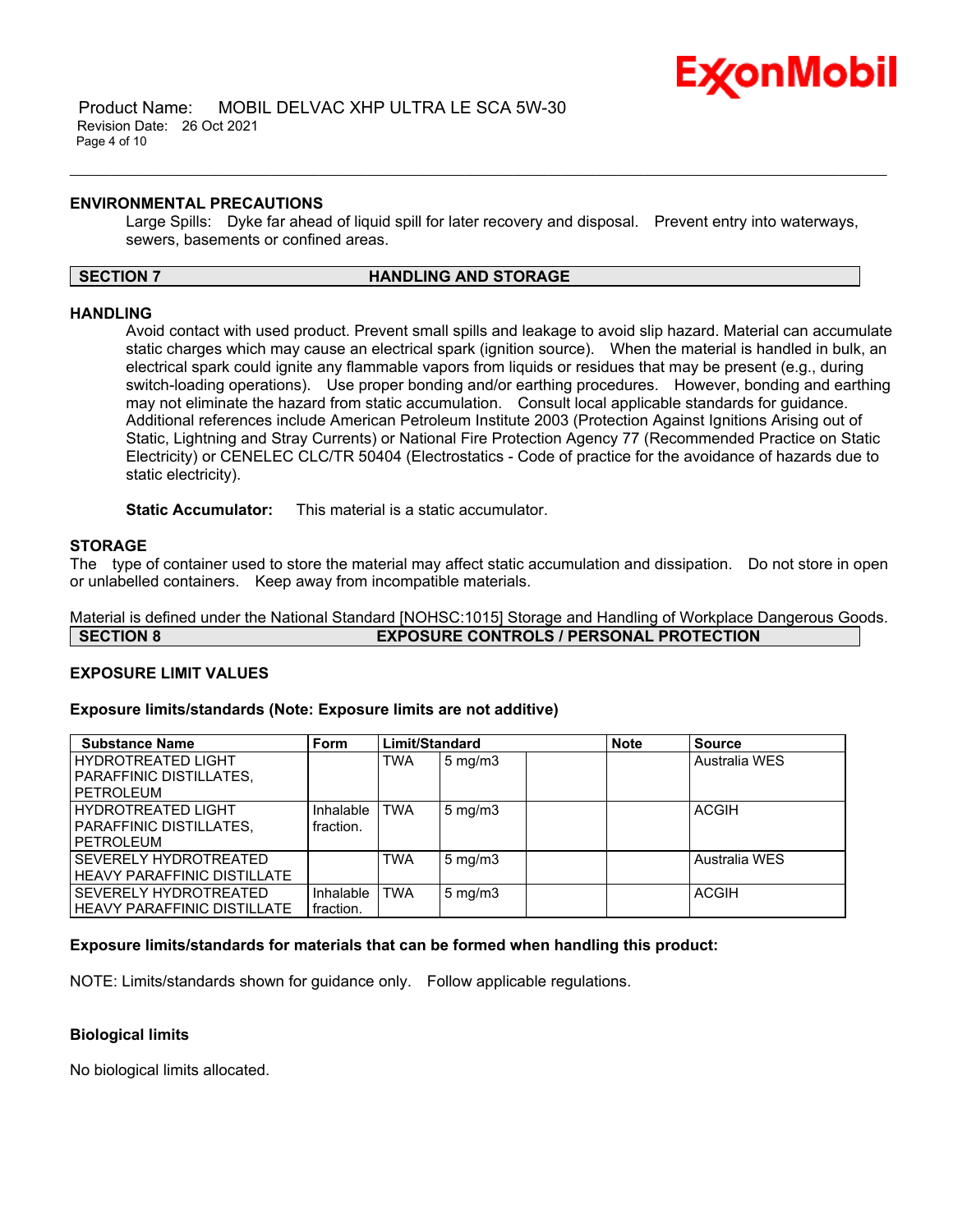### **ENGINEERING CONTROLS**

The level of protection and types of controls necessary will vary depending upon potential exposure conditions. Control measures to consider:

No special requirements under ordinary conditions of use and with adequate ventilation.

\_\_\_\_\_\_\_\_\_\_\_\_\_\_\_\_\_\_\_\_\_\_\_\_\_\_\_\_\_\_\_\_\_\_\_\_\_\_\_\_\_\_\_\_\_\_\_\_\_\_\_\_\_\_\_\_\_\_\_\_\_\_\_\_\_\_\_\_\_\_\_\_\_\_\_\_\_\_\_\_\_\_\_\_\_\_\_\_\_\_\_\_\_\_\_\_\_\_\_\_\_\_\_\_\_\_\_\_\_\_\_\_\_\_\_\_\_\_

### **PERSONAL PROTECTION**

Personal protective equipment selections vary based on potential exposure conditions such as applications, handling practices, concentration and ventilation. Information on the selection of protective equipment for use with this material, as provided below, is based upon intended, normal usage.

**Respiratory Protection:** If engineering controls do not maintain airborne contaminant concentrations at a level which is adequate to protect worker health, an approved respirator may be appropriate. Respirator selection, use, and maintenance must be in accordance with regulatory requirements, if applicable. Types of respirators to be considered for this material include:

**Particulate** 

No special requirements under ordinary conditions of use and with adequate ventilation.

For high airborne concentrations, use an approved supplied-air respirator, operated in positive pressure mode. Supplied air respirators with an escape bottle may be appropriate when oxygen levels are inadequate, gas/vapour warning properties are poor, or if air purifying filter capacity/rating may be exceeded.

**Hand Protection:** Any specific glove information provided is based on published literature and glove manufacturer data. Glove suitability and breakthrough time will differ depending on the specific use conditions. Contact the glove manufacturer for specific advice on glove selection and breakthrough times for your use conditions. Inspect and replace worn or damaged gloves. The types of gloves to be considered for this material include:

Nitrile,Viton

No protection is ordinarily required under normal conditions of use.

**Eye Protection:** If contact is likely, safety glasses with side shields are recommended.

**Skin and Body Protection:** Any specific clothing information provided is based on published literature or manufacturer data. The types of clothing to be considered for this material include:

No skin protection is ordinarily required under normal conditions of use. In accordance with good industrial hygiene practices, precautions should be taken to avoid skin contact.

**Specific Hygiene Measures:** Always observe good personal hygiene measures, such as washing after handling the material and before eating, drinking, and/or smoking. Routinely wash work clothing and protective equipment to remove contaminants. Discard contaminated clothing and footwear that cannot be cleaned. Practise good housekeeping.

#### **ENVIRONMENTAL CONTROLS**

Comply with applicable environmental regulations limiting discharge to air, water and soil. Protect the environment by applying appropriate control measures to prevent or limit emissions.

#### **SECTION 9 PHYSICAL AND CHEMICAL PROPERTIES**

**Note: Physical and chemical properties are provided for safety, health and environmental considerations only**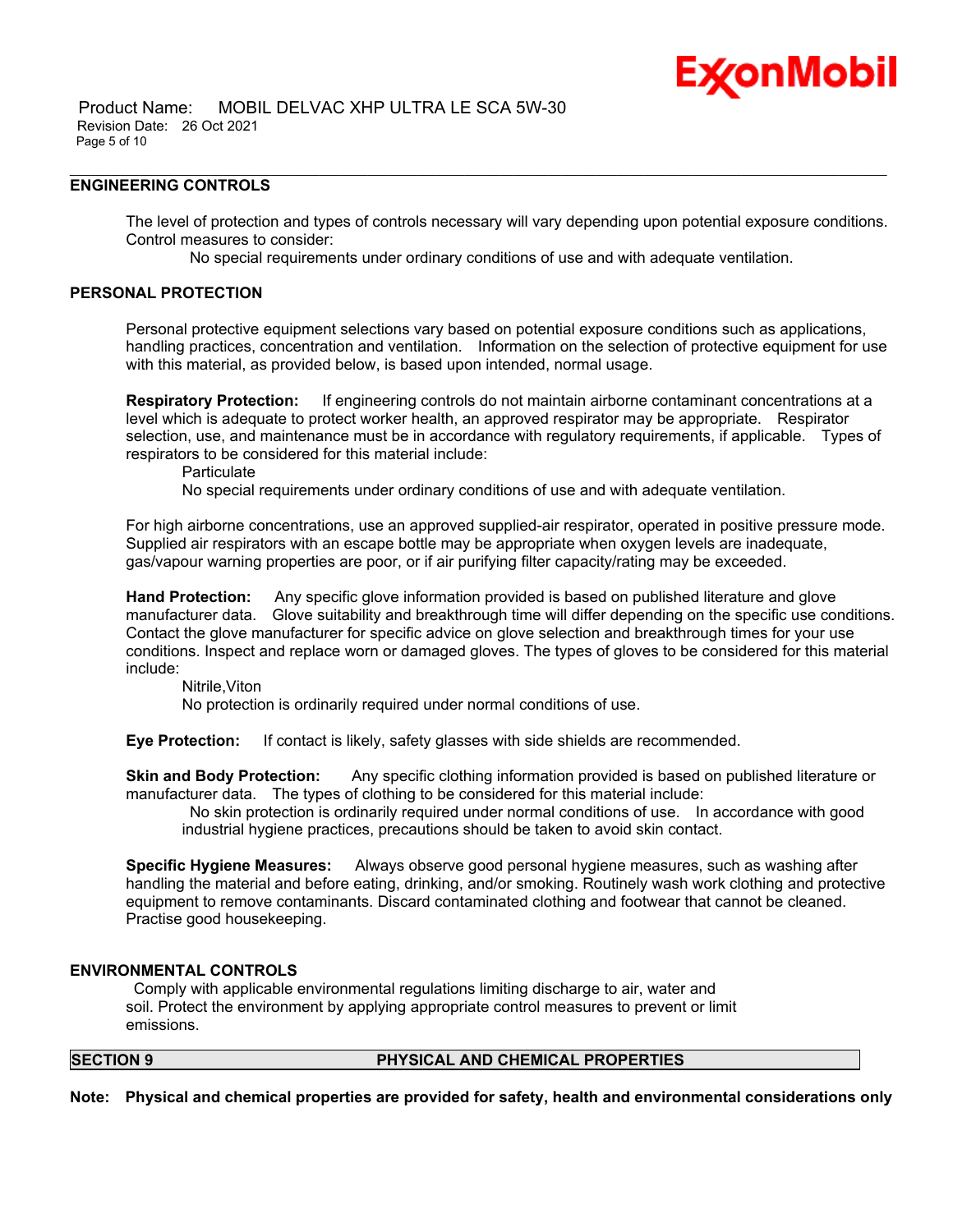

 Product Name: MOBIL DELVAC XHP ULTRA LE SCA 5W-30 Revision Date: 26 Oct 2021 Page 6 of 10

**and may not fully represent product specifications. Contact the Supplier for additional information.**

\_\_\_\_\_\_\_\_\_\_\_\_\_\_\_\_\_\_\_\_\_\_\_\_\_\_\_\_\_\_\_\_\_\_\_\_\_\_\_\_\_\_\_\_\_\_\_\_\_\_\_\_\_\_\_\_\_\_\_\_\_\_\_\_\_\_\_\_\_\_\_\_\_\_\_\_\_\_\_\_\_\_\_\_\_\_\_\_\_\_\_\_\_\_\_\_\_\_\_\_\_\_\_\_\_\_\_\_\_\_\_\_\_\_\_\_\_\_

### **GENERAL INFORMATION**

**Physical State:** Liquid **Colour:** Brown **Odour:** Characteristic **Odour Threshold:** N/D

#### **IMPORTANT HEALTH, SAFETY, AND ENVIRONMENTAL INFORMATION**

**Relative Density (at 15 °C):** 0.853 **Flammability (Solid, Gas):** N/A **Flash Point [Method]:** >200°C (392°F) [ASTM D-92] **Flammable Limits (Approximate volume % in air):** LEL: 0.9 UEL: 7.0 **Autoignition Temperature:** N/D **Boiling Point / Range:** > 316°C (600°F) **Decomposition Temperature:** N/D **Vapour Density (Air = 1):** > 2 at 101 kPa **Vapour Pressure:** < 0.013 kPa (0.1 mm Hg) at 20 ºC **Evaporation Rate (n-butyl acetate = 1):** N/D **pH:** N/A **Log Pow (n-Octanol/Water Partition Coefficient):** > 3.5 **Solubility in Water:** Negligible **Viscosity:** 69.5 cSt (69.5 mm2/sec) at 40 ºC | 11.6 cSt (11.6 mm2/sec) at 100°C [ASTM D 445] **Oxidizing Properties:** See Hazards Identification Section.

#### **OTHER INFORMATION**

**Freezing Point:** N/D **Melting Point:** N/A **Pour Point:** -27°C (-17°F) **DMSO Extract (mineral oil only), IP-346:** < 3 %wt

#### **SECTION 10 STABILITY AND REACTIVITY**

**STABILITY:** Material is stable under normal conditions.

**CONDITIONS TO AVOID:** Excessive heat. High energy sources of ignition.

**INCOMPATIBLE MATERIALS:** Strong oxidisers

**HAZARDOUS DECOMPOSITION PRODUCTS:** Material does not decompose at ambient temperatures.

**POSSIBILITY OF HAZARDOUS REACTIONS:** Hazardous polymerization will not occur.

#### **SECTION 11 TOXICOLOGICAL INFORMATION**

#### **INFORMATION ON TOXICOLOGICAL EFFECTS**

| <b>Hazard Class</b>                                 | <b>Conclusion / Remarks</b>                             |
|-----------------------------------------------------|---------------------------------------------------------|
| <b>Inhalation</b>                                   |                                                         |
| Acute Toxicity: No end point data for<br>Imaterial. | Minimally Toxic. Based on assessment of the components. |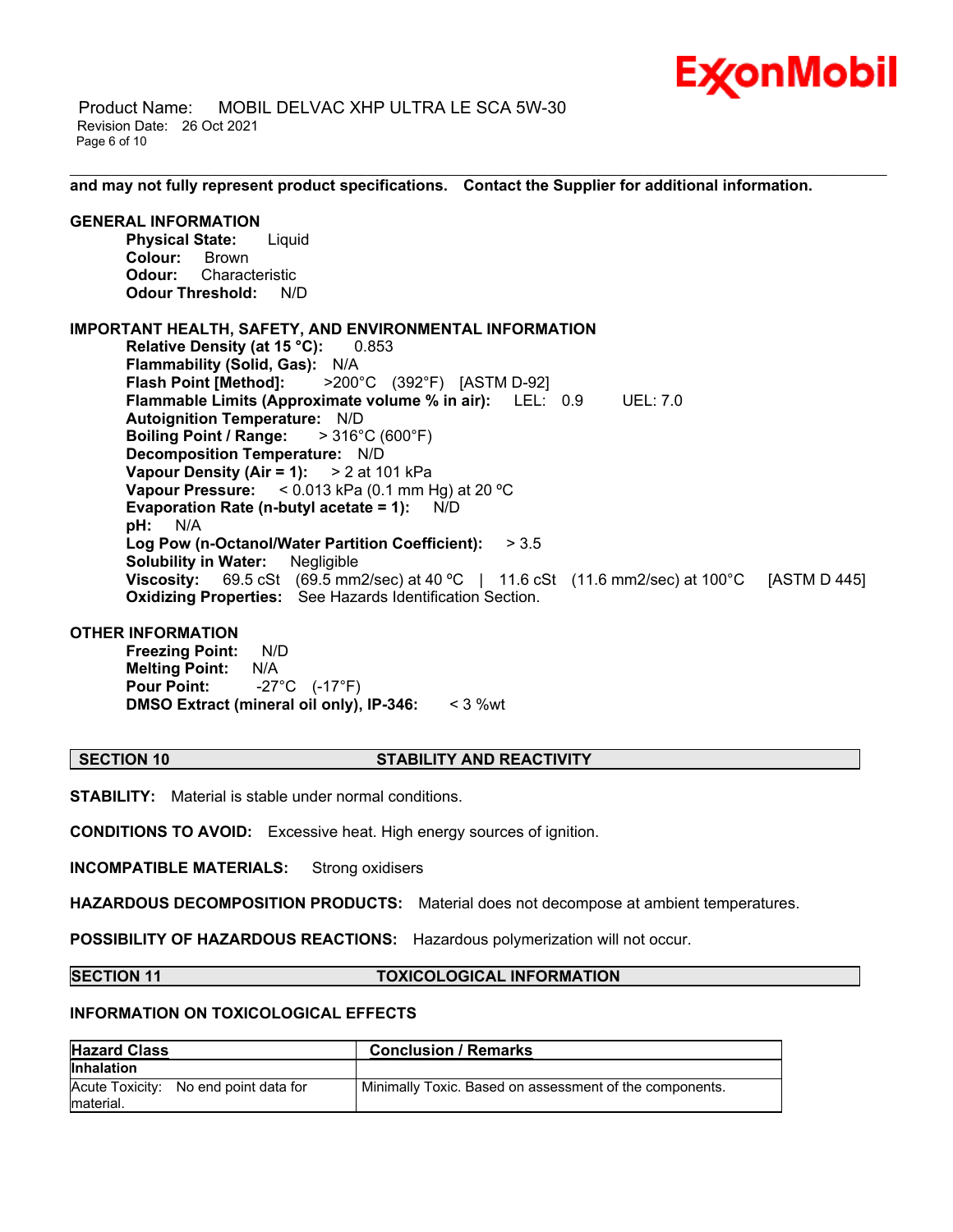#### Product Name: MOBIL DELVAC XHP ULTRA LE SCA 5W-30 Revision Date: 26 Oct 2021 Page 7 of 10

| Irritation: No end point data for material.                       | Negligible hazard at ambient/normal handling temperatures.                                                        |
|-------------------------------------------------------------------|-------------------------------------------------------------------------------------------------------------------|
| Ingestion                                                         |                                                                                                                   |
| Acute Toxicity: No end point data for<br>material.                | Minimally Toxic. Based on assessment of the components.                                                           |
| <b>Skin</b>                                                       |                                                                                                                   |
| Acute Toxicity: No end point data for<br>lmaterial.               | Minimally Toxic. Based on assessment of the components.                                                           |
| Skin Corrosion/Irritation: No end point data<br>lfor material.    | Negligible irritation to skin at ambient temperatures. Based on<br>assessment of the components.                  |
| Eye                                                               |                                                                                                                   |
| Serious Eye Damage/Irritation: No end point<br>data for material. | May cause mild, short-lasting discomfort to eyes. Based on<br>assessment of the components.                       |
| <b>Sensitisation</b>                                              |                                                                                                                   |
| Respiratory Sensitization: No end point data<br>for material.     | Not expected to be a respiratory sensitizer.                                                                      |
| Skin Sensitization: No end point data for<br>lmaterial.           | Not expected to be a skin sensitizer. Based on assessment of the<br>components.                                   |
| Aspiration: Data available.                                       | Not expected to be an aspiration hazard. Based on physico-<br>chemical properties of the material.                |
| Germ Cell Mutagenicity: No end point data<br>for material.        | Not expected to be a germ cell mutagen. Based on assessment of<br>the components.                                 |
| <b>Carcinogenicity:</b> No end point data for<br>lmaterial.       | Not expected to cause cancer. Based on assessment of the<br>components.                                           |
| Reproductive Toxicity: No end point data<br>for material.         | Not expected to be a reproductive toxicant. Based on assessment<br>of the components.                             |
| Lactation: No end point data for material.                        | Not expected to cause harm to breast-fed children.                                                                |
| <b>Specific Target Organ Toxicity (STOT)</b>                      |                                                                                                                   |
| Single Exposure: No end point data for<br>lmaterial.              | Not expected to cause organ damage from a single exposure.                                                        |
| Repeated Exposure: No end point data for<br>material.             | Not expected to cause organ damage from prolonged or repeated<br>exposure. Based on assessment of the components. |

## **OTHER INFORMATION For the product itself:**

Component concentrations in this formulation would not be expected to cause skin sensitization, based on tests of the components, this formulation, or similar formulations.

Diesel engine oils: Not carcinogenic in animals tests. Used and unused diesel engine oils did not produce any carcinogenic effects in chronic mouse skin painting studies. Oils that are used in gasoline engines may become hazardous and display the following properties: Carcinogenic in animal tests. Caused mutations in vitro. Possible allergen and photoallergen. Contains polycyclic aromatic compounds (PAC) from combustion products of gasoline and/or thermal degradation products.

## **Contains:**

Base oil severely refined: Not carcinogenic in animal studies. Representative material passes IP-346, Modified Ames test, and/or other screening tests. Dermal and inhalation studies showed minimal effects; lung non-specific infiltration of immune cells, oil deposition and minimal granuloma formation. Not sensitising in test animals.

## **IARC Classification:**

**The following ingredients are cited on the lists below:** None.

--REGULATORY LISTS SEARCHED--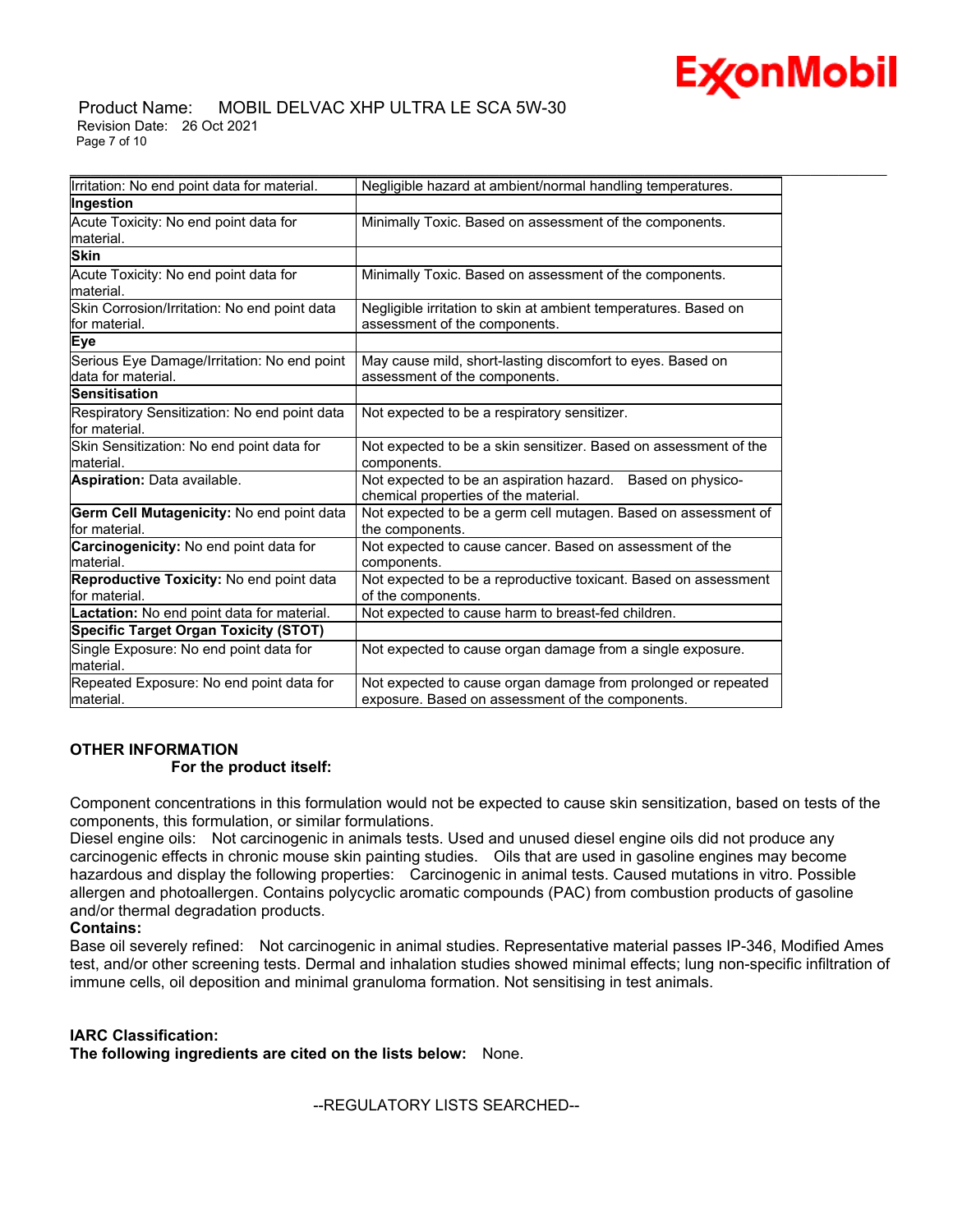

 Product Name: MOBIL DELVAC XHP ULTRA LE SCA 5W-30 Revision Date: 26 Oct 2021 Page 8 of 10

 $1 = IARC 1$  2 =  $IARC 2A$  3 =  $IARC 2B$ 

\_\_\_\_\_\_\_\_\_\_\_\_\_\_\_\_\_\_\_\_\_\_\_\_\_\_\_\_\_\_\_\_\_\_\_\_\_\_\_\_\_\_\_\_\_\_\_\_\_\_\_\_\_\_\_\_\_\_\_\_\_\_\_\_\_\_\_\_\_\_\_\_\_\_\_\_\_\_\_\_\_\_\_\_\_\_\_\_\_\_\_\_\_\_\_\_\_\_\_\_\_\_\_\_\_\_\_\_\_\_\_\_\_\_\_\_\_\_

## **SECTION 12 ECOLOGICAL INFORMATION**

The information given is based on data for the material, components of the material, or for similar materials, through the application of bridging principals.

#### **ECOTOXICITY**

Base oil component -- Not expected to be harmful to aquatic organisms.

#### **MOBILITY**

 Base oil component -- Low solubility and floats and is expected to migrate from water to the land. Expected to partition to sediment and wastewater solids.

#### **SECTION 13 DISPOSAL CONSIDERATIONS**

Disposal recommendations based on material as supplied. Disposal must be in accordance with current applicable laws and regulations, and material characteristics at time of disposal.

#### **DISPOSAL RECOMMENDATIONS**

Product is suitable for burning in an enclosed controlled burner for fuel value or disposal by supervised incineration at very high temperatures to prevent formation of undesirable combustion products. Protect the environment. Dispose of used oil at designated sites. Minimize skin contact. Do not mix used oils with solvents, brake fluids or coolants.

**Empty Container Warning** Empty Container Warning (where applicable): Empty containers may contain residue and can be dangerous. Do not attempt to refill or clean containers without proper instructions. Empty drums should be completely drained and safely stored until appropriately reconditioned or disposed. Empty containers should be taken for recycling, recovery, or disposal through suitably qualified or licensed contractor and in accordance with governmental regulations. DO NOT PRESSURISE, CUT, WELD, BRAZE, SOLDER, DRILL, GRIND, OR EXPOSE SUCH CONTAINERS TO HEAT, FLAME, SPARKS, STATIC ELECTRICITY, OR OTHER SOURCES OF IGNITION. THEY MAY EXPLODE AND CAUSE INJURY OR DEATH.

| SECTION 14   | <b>TRANSPORT INFORMATION</b>     |
|--------------|----------------------------------|
| LAND (ADG) : | Not Regulated for Land Transport |

**SEA (IMDG):** Not Regulated for Sea Transport according to IMDG-Code

**Marine Pollutant:** No

- **AIR (IATA):** Not Regulated for Air Transport
- 

#### **SECTION 15 REGULATORY INFORMATION**

This material is not considered hazardous according to Australia Model Work Health and Safety Regulations.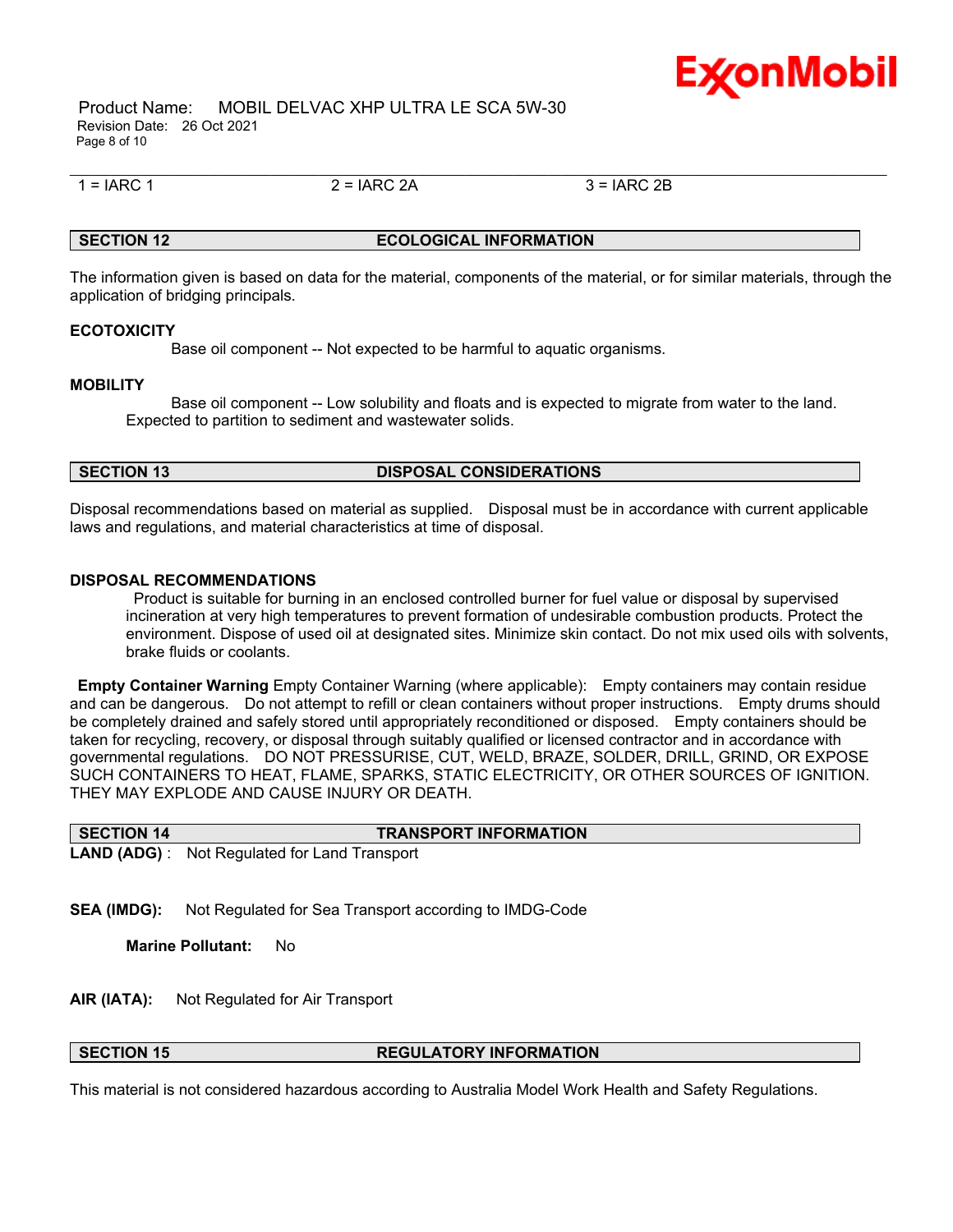Product is not regulated according to Australian Dangerous Goods Code.

No Poison Schedule number allocated by the Standard for the Uniform Scheduling of Medicines and Poisons (SUSMP) established under the Therapeutic Goods Act.

\_\_\_\_\_\_\_\_\_\_\_\_\_\_\_\_\_\_\_\_\_\_\_\_\_\_\_\_\_\_\_\_\_\_\_\_\_\_\_\_\_\_\_\_\_\_\_\_\_\_\_\_\_\_\_\_\_\_\_\_\_\_\_\_\_\_\_\_\_\_\_\_\_\_\_\_\_\_\_\_\_\_\_\_\_\_\_\_\_\_\_\_\_\_\_\_\_\_\_\_\_\_\_\_\_\_\_\_\_\_\_\_\_\_\_\_\_\_

AS1940 COMBUSTIBLE CLASS: C2

#### **REGULATORY STATUS AND APPLICABLE LAWS AND REGULATIONS**

**Listed or exempt from listing/notification on the following chemical inventories :** AIIC, DSL, ENCS, IECSC, KECI, TCSI, TSCA

 **Special Cases:**

| <b>Inventory</b> | <b>Status</b>     |
|------------------|-------------------|
| <b>PICCS</b>     | <b>ADDIV</b>      |
| . ততত            | <b>RESULCIONS</b> |

#### **SECTION 16 OTHER INFORMATION**

#### **KEY TO ABBREVIATIONS AND ACRONYMS:**

N/D = Not determined, N/A = Not applicable, STEL = Short-Term Exposure Limit, TWA = Time-Weighted Average

#### **KEY TO THE H-CODES CONTAINED IN SECTION 3 OF THIS DOCUMENT (for information only):**

H303: May be harmful if swallowed; Acute Tox Oral, Cat 5

H304: May be fatal if swallowed and enters airways; Aspiration, Cat 1

H315: Causes skin irritation; Skin Corr/Irritation, Cat 2

H318: Causes serious eye damage; Serious Eye Damage/Irr, Cat 1

H401: Toxic to aquatic life; Acute Env Tox, Cat 2

H411: Toxic to aquatic life with long lasting effects; Chronic Env Tox, Cat 2

H413: May cause long lasting harmful effects to aquatic life; Chronic Env Tox, Cat 4

#### **THIS SAFETY DATA SHEET CONTAINS THE FOLLOWING REVISIONS:**

Section 01: Company Mailing Address information was modified.

-----------------------------------------------------------------------------------------------------------------------------------------------------

The information and recommendations contained herein are, to the best of ExxonMobil's knowledge and belief, accurate and reliable as of the date issued. You can contact ExxonMobil to insure that this document is the most current available from ExxonMobil. The information and recommendations are offered for the user's consideration and examination. It is the user's responsibility to satisfy itself that the product is suitable for the intended use. If buyer repackages this product, it is the user's responsibility to insure proper health, safety and other necessary information is included with and/or on the container. Appropriate warnings and safe-handling procedures should be provided to handlers and users. Alteration of this document is strictly prohibited. Except to the extent required by law, republication or retransmission of this document, in whole or in part, is not permitted. The term, "ExxonMobil" is used for convenience, and may include any one or more of ExxonMobil Chemical Company, Exxon Mobil Corporation, or any affiliates in which they directly of indirectly hold any interest.

-----------------------------------------------------------------------------------------------------------------------------------------------------

-----------------------------------------------------------------------------------------------------------------------------------------------------

DGN: 7200958DAU (1029994)